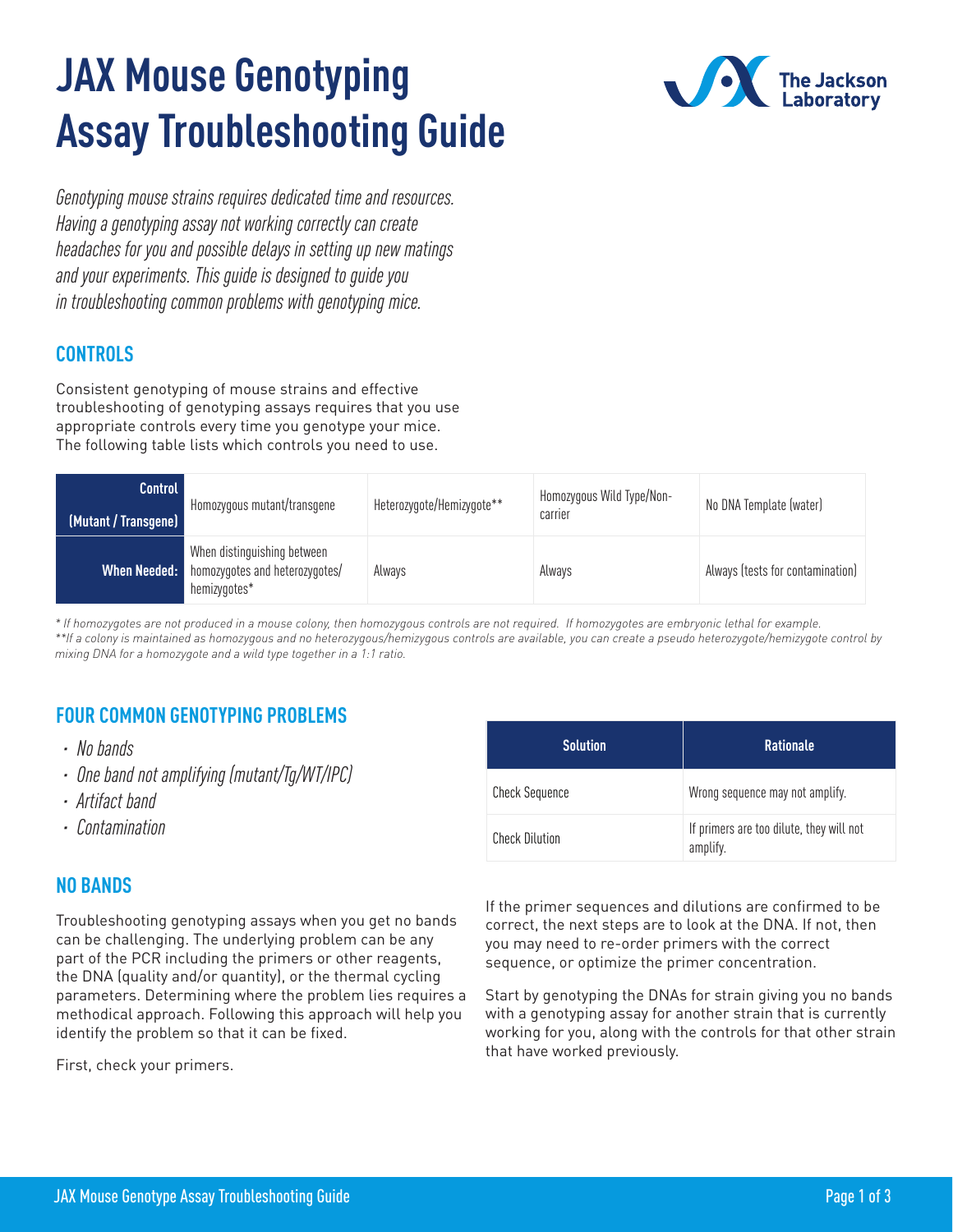**If you get no bands,** then your problem is most likely with the DNA.

| <b>Solution</b>       | <b>Rationale</b>                                                                                                                     |
|-----------------------|--------------------------------------------------------------------------------------------------------------------------------------|
| Quantify DNA          | Too much or too little DNA can lead to no<br>bands. Use approximately $0.5$ ng $-0.5$ µg<br>of total genomic DNA per 25 µl reaction. |
| <b>Check Dilution</b> | If the DNA quality is poor, it may not<br>amplify bands.                                                                             |
| Try diluting DNA      | To reduce contaminates that may interfere<br>with amplification.                                                                     |

**If you do get bands,** then the problem is not directly with the DNA. The problem could be the thermal cycling parameters or the DNA extraction protocol.

| <b>Solution</b>                                     | <b>Rationale</b>                                                                                             |
|-----------------------------------------------------|--------------------------------------------------------------------------------------------------------------|
| Test an annealing temperature gradient              | Find the optimal annealing temperature. If<br>your annealing temp is too high, you may<br>not amplify bands. |
| Increase the number of cycles                       | Too few cycles can lead to no<br>amplification.                                                              |
| Try re-extracting DNA using a different<br>protocol | Some primers may not work well with your<br>normal DNA extraction protocol.                                  |

## **If the assay previously worked, and now does not,** make

sure you are including controls that have previously worked. If not, re-genotype with such controls.

**If the previous controls work as expected but new unknown samples give no bands,** the problem is likely with the new DNAs. Follow the same solutions as the previous section for resolving DNA quality/quantity issues.

**If you get no bands for any DNAs,** you likely have a problem with your primers.

| <b>Solution</b>                                             | <b>Rationale</b>                                                                                            |
|-------------------------------------------------------------|-------------------------------------------------------------------------------------------------------------|
| Make a new working dilution from your<br>concentrated stock | Primers can degrade when maintained at<br>lower working concentrations or following<br>repeat freeze/thaws. |
| Re-order primers                                            |                                                                                                             |

## **ONE BAND NOT AMPLIFYING**

Having one of the expected bands in a genotyping assay fail to amplify well or at all can be frustrating. If that band is the mutant or transgene band, it is easy to assume that the mice are wild type and not carrying the mutation or transgene as expected. However, you will want to work through potential solutions to make sure you are not jumping to the wrong conclusion.

**If this is a new assay to you,** start by checking your order and your primer(s) specific for the band that does not amplify.

| <b>Solution</b>                | <b>Rationale</b>                                                             |
|--------------------------------|------------------------------------------------------------------------------|
| Review your order confirmation | Make sure you recieved the correct strain<br>and genotype that you expected. |
| Check primer sequence          | Wrong sequence may not amplify.                                              |
| Check primer dilution          | If primers are too dilute, they will not<br>amplify.                         |

If your order and primers check out, then re-genotype using two separate reactions; one for the mutant allele or transgene, and one for the wild type allele or internal positive control.

#### **If both bands amplify when separated but not when**

**multiplexed,** try altering the primer concentration for the primer or primers specific to the band that does not amplify when multiplexed.

#### **If the band fails to amplify even when separated,** the problem could be the thermal cycling parameters or the

DNA extraction protocol.

| <b>Solution</b>                                                       | <b>Rationale</b>                                                |
|-----------------------------------------------------------------------|-----------------------------------------------------------------|
| Increase amount of primers specific for<br>band that does not amplify | When multiplexing, one band can be<br>preferentially amplified. |
| Decrease amount of primers specific<br>for band that does amplify     |                                                                 |
| Both above at same time                                               |                                                                 |







1.800.422.6423 (USA) 1.207.288.5845 (International)